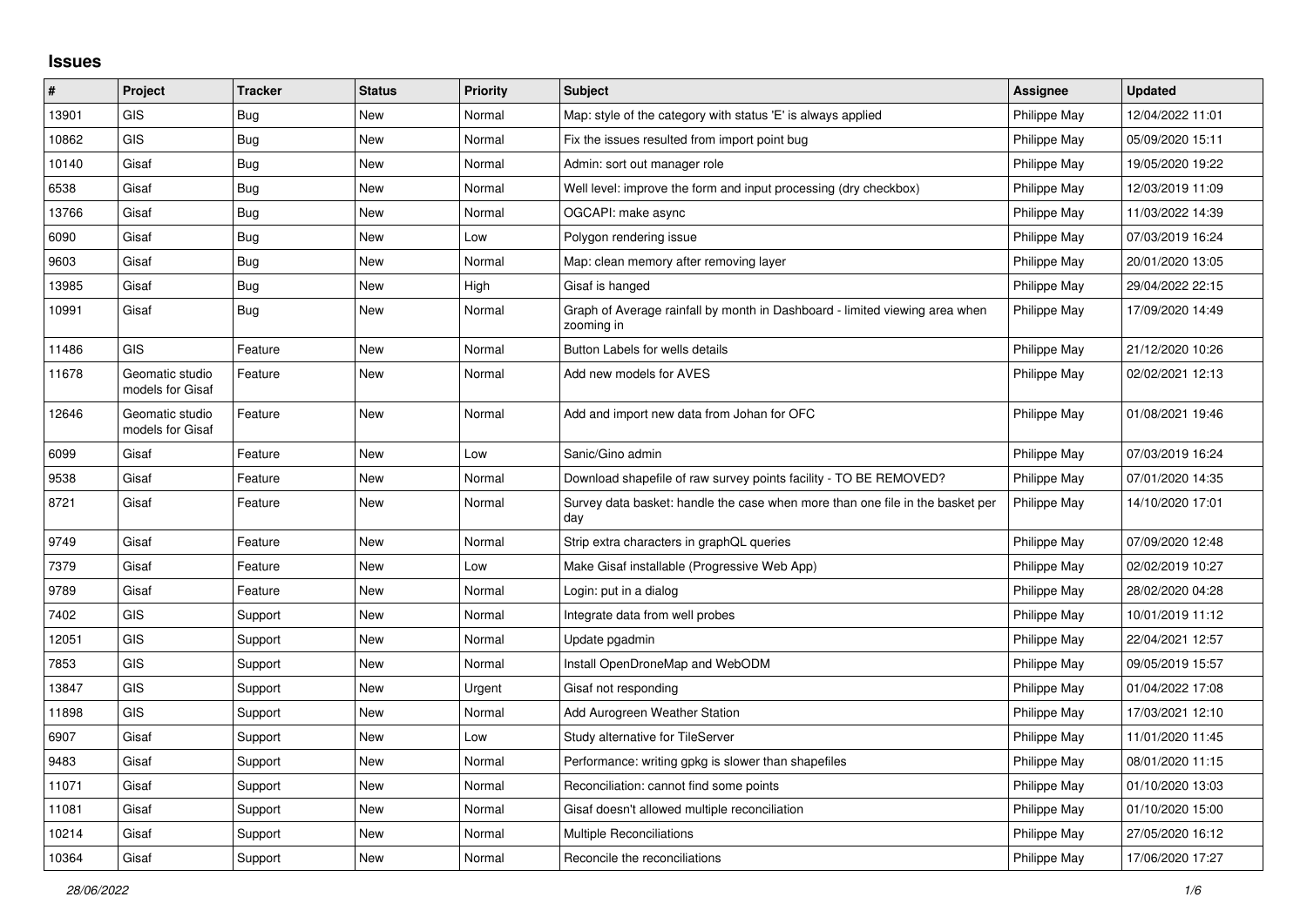| #     | Project    | <b>Tracker</b> | <b>Status</b> | <b>Priority</b> | Subject                                                                | <b>Assignee</b> | <b>Updated</b>   |
|-------|------------|----------------|---------------|-----------------|------------------------------------------------------------------------|-----------------|------------------|
| 11506 | <b>GIS</b> | Documentation  | New           | Normal          | Article on wells levels graphs                                         | Philippe May    | 21/12/2020 16:41 |
| 7584  | Gisaf      | Bug            | In Progress   | Normal          | Error with large integers (graphql)                                    | Philippe May    | 20/09/2019 10:52 |
| 10291 | GIS        | Support        | In Progress   | Normal          | Vacuum DB at reboot                                                    | Philippe May    | 29/10/2021 11:44 |
| 7161  | GIS        | Support        | In Progress   | Normal          | Setup remote backup                                                    | Philippe May    | 19/12/2018 10:14 |
| 13203 | GIS        | Support        | In Progress   | Normal          | Redis server: fix warning relarted to memory allocation                | Philippe May    | 12/11/2021 13:03 |
| 7120  | <b>GIS</b> | Support        | In Progress   | Normal          | High CPU usage on the server (dom0)                                    | Philippe May    | 26/02/2019 13:10 |
| 12867 | GIS        | Support        | In Progress   | Normal          | Upgrade server (all virtual machines) to Debian bullseye               | Philippe May    | 25/10/2021 17:34 |
| 13991 | GIS        | Support        | In Progress   | High            | Gisaf is again hung                                                    | Philippe May    | 30/04/2022 14:01 |
| 13115 | GIS        | Task           | In Progress   | Urgent          | Server not working after power cut                                     | Philippe May    | 29/10/2021 11:05 |
| 7551  | <b>GIS</b> | Bug            | Resolved      | Normal          | error while downloading shapefiles from gisaf                          | Philippe May    | 06/02/2019 09:10 |
| 7552  | <b>GIS</b> | <b>Bug</b>     | Resolved      | Normal          | error in auto import of raw points to point shapefiles                 | Philippe May    | 05/02/2019 11:13 |
| 7554  | GIS        | <b>Bug</b>     | Resolved      | Normal          | Cannot auto import points for project RZ                               | Philippe May    | 04/02/2019 16:31 |
| 10323 | GIS        | Bug            | Resolved      | Normal          | Survey points from Eric Chacra: misc issues                            | Philippe May    | 03/08/2020 13:11 |
| 12701 | GIS        | <b>Bug</b>     | Resolved      | Normal          | Weather Station not showing data since 24 July 2021                    | Philippe May    | 12/08/2021 12:21 |
| 3368  | <b>GIS</b> | <b>Bug</b>     | Resolved      | Urgent          | Cannot upload data                                                     | Philippe May    | 21/12/2016 12:10 |
| 13132 | <b>GIS</b> | <b>Bug</b>     | Resolved      | Normal          | CSR Weather station missing data 28 nd 29 Otober 2021                  | Philippe May    | 06/11/2021 12:20 |
| 13885 | GIS        | <b>Bug</b>     | Resolved      | Normal          | Wrong name showing in the list of layers in the map                    | Philippe May    | 23/04/2022 04:04 |
| 12049 | GIS        | <b>Bug</b>     | Resolved      | Immediate       | <b>Gisaf Error</b>                                                     | Philippe May    | 22/04/2021 10:39 |
| 9493  | Gisaf      | <b>Bug</b>     | Resolved      | Normal          | Plotly png download resize frame                                       | Philippe May    | 26/12/2019 16:37 |
| 13258 | Gisaf      | <b>Bug</b>     | Resolved      | Normal          | Missing data from AmbientWeather weather stations                      | Philippe May    | 21/11/2021 16:50 |
| 13125 | Gisaf      | <b>Bug</b>     | Resolved      | Normal          | Live layers: error with no detail shown                                | Philippe May    | 01/11/2021 19:06 |
| 10306 | Gisaf      | <b>Bug</b>     | Resolved      | Normal          | Logout not working                                                     | Philippe May    | 11/06/2020 12:13 |
| 8756  | Gisaf      | Bug            | Resolved      | Normal          | Map: handle errors when layers (eg, in base maps) don't actually exist | Philippe May    | 02/08/2019 16:40 |
| 10337 | Gisaf      | <b>Bug</b>     | Resolved      | Normal          | Custom layers with a "status" column not displayed on the map          | Philippe May    | 13/06/2020 17:36 |
| 5988  | Gisaf      | <b>Bug</b>     | Resolved      | Normal          | problem with the flow from origin of wastewater to the component       | Philippe May    | 08/06/2018 15:14 |
| 10829 | Gisaf      | <b>Bug</b>     | Resolved      | Normal          | Missing symbols                                                        | Philippe May    | 24/08/2020 12:34 |
| 10830 | Gisaf      | <b>Bug</b>     | Resolved      | Normal          | Import issue with raw survey points                                    | Philippe May    | 30/08/2020 14:45 |
| 10180 | Gisaf      | <b>Bug</b>     | Resolved      | Normal          | Error importing Johan's shapefile                                      | Philippe May    | 27/05/2020 15:34 |
| 9036  | Gisaf      | <b>Bug</b>     | Resolved      | Normal          | Fix login indicator                                                    | Philippe May    | 03/10/2019 15:15 |
| 9519  | Gisaf      | Bug            | Resolved      | Normal          | Map info: fix icons                                                    | Philippe May    | 02/01/2020 13:11 |
| 9465  | Gisaf      | <b>Bug</b>     | Resolved      | Normal          | Export plots to PNG missing axis labels                                | Philippe May    | 08/01/2020 11:35 |
| 9602  | Gisaf      | <b>Bug</b>     | Resolved      | Normal          | Map: ability to cancel download                                        | Philippe May    | 20/01/2020 18:32 |
| 10400 | Gisaf      | Bug            | Resolved      | Normal          | Map search: works only once                                            | Philippe May    | 24/06/2020 12:05 |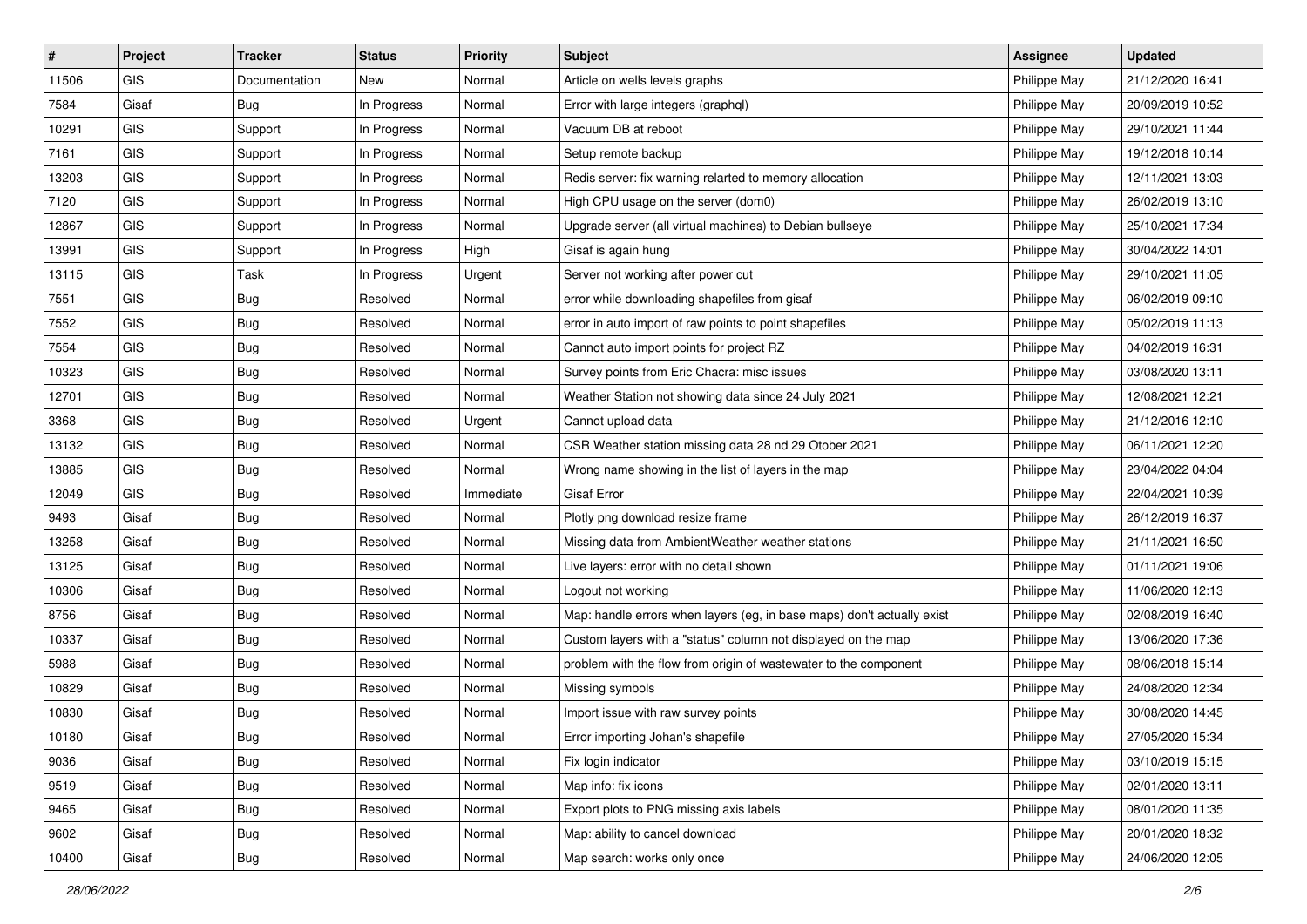| ∦     | Project                             | <b>Tracker</b> | <b>Status</b> | <b>Priority</b> | <b>Subject</b>                                                                                                       | <b>Assignee</b> | <b>Updated</b>   |
|-------|-------------------------------------|----------------|---------------|-----------------|----------------------------------------------------------------------------------------------------------------------|-----------------|------------------|
| 10407 | Gisaf                               | <b>Bug</b>     | Resolved      | Normal          | Live layer DXF export: missing reprojection                                                                          | Philippe May    | 23/06/2020 04:24 |
| 10213 | Gisaf                               | <b>Bug</b>     | Resolved      | Normal          | Point showing in the reconciliation pop-up but error while reconciling                                               | Philippe May    | 26/06/2020 14:37 |
| 10123 | Gisaf                               | <b>Bug</b>     | Resolved      | Normal          | Basket Upload: store not saved                                                                                       | Philippe May    | 19/05/2020 17:36 |
| 10122 | Gisaf                               | <b>Bug</b>     | Resolved      | Normal          | Reconciliation: missing categories                                                                                   | Philippe May    | 19/05/2020 02:53 |
| 10125 | Gisaf                               | <b>Bug</b>     | Resolved      | Normal          | Feature with Status other than existing, not showing in the map (example: future   Philippe May<br>building outline) |                 | 20/05/2020 04:05 |
| 10149 | Gisaf                               | <b>Bug</b>     | Resolved      | Normal          | Import basket: fix authorization auto import                                                                         | Philippe May    | 09/06/2020 23:09 |
| 10289 | Gisaf                               | <b>Bug</b>     | Resolved      | Normal          | New basket: cannot import raingauge Excel sheet                                                                      | Philippe May    | 11/06/2020 12:17 |
| 10439 | Gisaf                               | <b>Bug</b>     | Resolved      | Normal          | Reconciliation: use categories instead of layers                                                                     | Philippe May    | 27/06/2020 05:21 |
| 10539 | Gisaf                               | <b>Bug</b>     | Resolved      | Normal          | New basket admin: the metadata (surveyor, etc) aren't populated from raw<br>points when importing shapefiles         | Philippe May    | 15/07/2020 15:02 |
| 10728 | Gisaf                               | <b>Bug</b>     | Resolved      | Normal          | Cannot download CSV for values                                                                                       | Philippe May    | 03/08/2020 15:49 |
| 8231  | Gisaf                               | <b>Bug</b>     | Resolved      | Normal          | Fix status in table definition of new categories                                                                     | Philippe May    | 03/05/2019 17:26 |
| 10732 | Gisaf                               | <b>Bug</b>     | Resolved      | Normal          | Wind Speed unit                                                                                                      | Philippe May    | 04/08/2020 16:52 |
| 10740 | Gisaf                               | <b>Bug</b>     | Resolved      | Normal          | Change status: issue with projection system                                                                          | Philippe May    | 17/09/2020 14:34 |
| 5974  | Gisaf                               | Bug            | Resolved      | Normal          | Issues in uploading readings into GISAF using interface                                                              | Philippe May    | 06/02/2019 09:25 |
| 10819 | Gisaf                               | <b>Bug</b>     | Resolved      | Normal          | Evergreen well: popup showing "null" instead of location, status, type                                               | Philippe May    | 23/08/2020 23:44 |
| 10360 | Gisaf                               | <b>Bug</b>     | Resolved      | Normal          | Cannot import survey: accuracy issue                                                                                 | Philippe May    | 17/06/2020 01:29 |
| 12075 | <b>GIS</b>                          | Feature        | Resolved      | High            | CSR Weather Station not showing since 22 of april 2021                                                               | Philippe May    | 29/04/2021 15:34 |
| 9220  | GIS                                 | Feature        | Resolved      | High            | Setting the daily resampling of weather data starting from 8.30 am                                                   | Philippe May    | 08/01/2020 17:57 |
| 10151 | <b>GIS</b>                          | Feature        | Resolved      | Normal          | PG ADMIN installation on server                                                                                      | Philippe May    | 23/05/2020 12:04 |
| 14090 | <b>GIS</b>                          | Feature        | Resolved      | Normal          | Move to SDDs after failure of one HDD in the RAID array of the domUs                                                 | Philippe May    | 27/05/2022 16:28 |
| 7710  | Geomatic studio<br>models for Gisaf | Feature        | Resolved      | Normal          | Add fields to the individual components                                                                              | Philippe May    | 25/02/2019 13:07 |
| 7709  | Geomatic studio<br>models for Gisaf | Feature        | Resolved      | Normal          | Waste water treatment plant improvements                                                                             | Philippe May    | 19/03/2019 23:58 |
| 7711  | Geomatic studio<br>models for Gisaf | Feature        | Resolved      | Normal          | Add fields to component types                                                                                        | Philippe May    | 25/02/2019 13:06 |
| 7696  | Geomatic studio<br>models for Gisaf | Feature        | Resolved      | Normal          | HT Cables shapefile from Johan                                                                                       | Philippe May    | 25/02/2019 18:54 |
| 7725  | Geomatic studio<br>models for Gisaf | Feature        | Resolved      | Normal          | Add a button for generating reports                                                                                  | Philippe May    | 25/02/2019 13:08 |
| 13968 | Geomatic studio<br>models for Gisaf | Feature        | Resolved      | Normal          | Create layers and all for the LB records                                                                             | Philippe May    | 28/04/2022 17:18 |
| 10948 | Gisaf                               | Feature        | Resolved      | Normal          | Add WMS3 server capabilities (with pygeoapi)                                                                         | Philippe May    | 14/09/2020 16:59 |
| 5033  | Gisaf                               | Feature        | Resolved      | Normal          | Add an option to display a base line in the bar charts                                                               | Philippe May    | 04/01/2018 01:09 |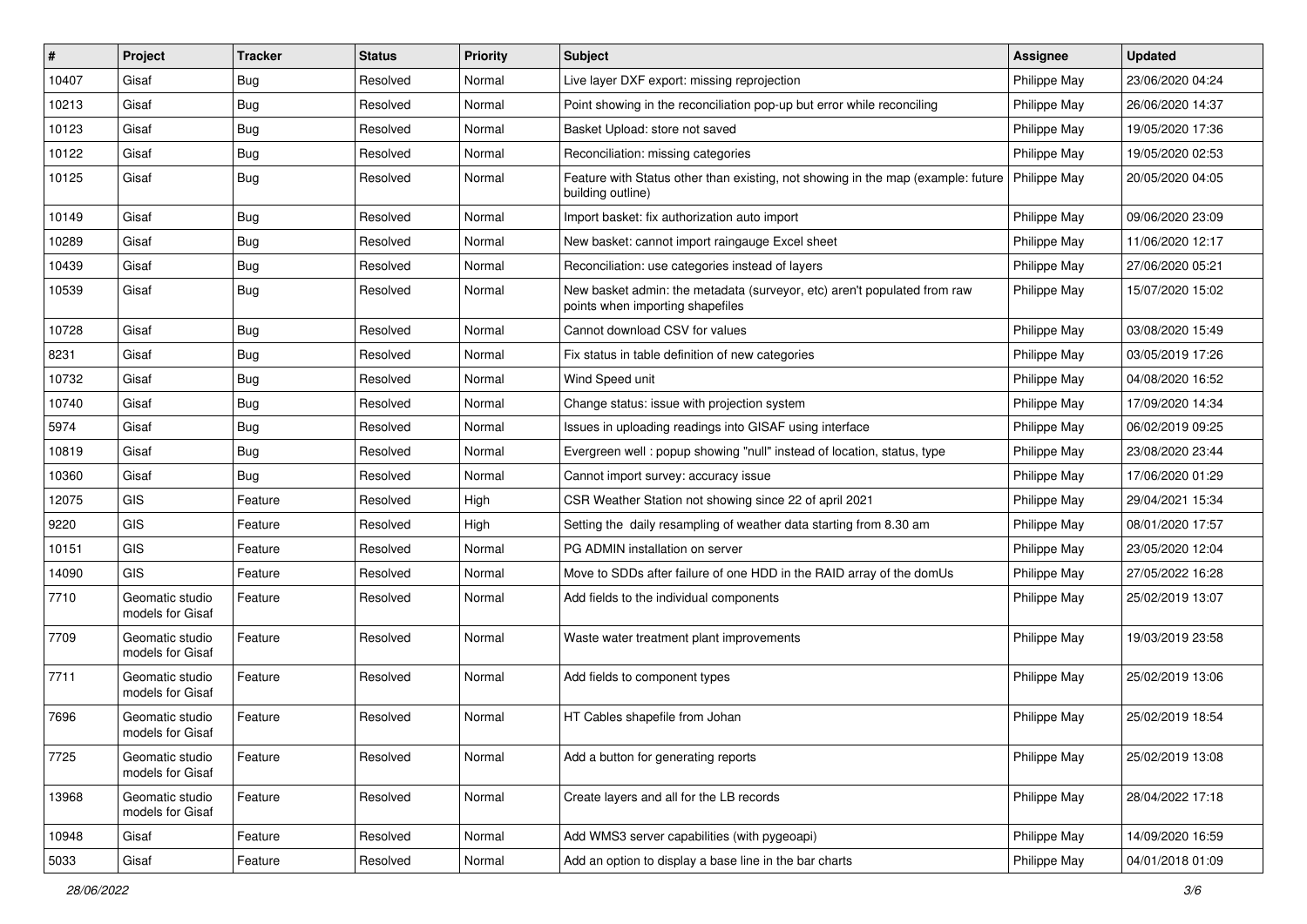| #     | Project    | <b>Tracker</b> | <b>Status</b> | <b>Priority</b> | <b>Subject</b>                                                    | <b>Assignee</b> | <b>Updated</b>   |
|-------|------------|----------------|---------------|-----------------|-------------------------------------------------------------------|-----------------|------------------|
| 8630  | Gisaf      | Feature        | Resolved      | Normal          | Map: add option for filter with status                            | Philippe May    | 10/07/2019 16:49 |
| 7527  | Gisaf      | Feature        | Resolved      | Normal          | Give an option to resample data for graphs (eg. rain gauge)       | Philippe May    | 07/03/2019 16:24 |
| 5618  | Gisaf      | Feature        | Resolved      | Low             | Export layers as DXF                                              | Philippe May    | 05/03/2019 12:42 |
| 8669  | Gisaf      | Feature        | Resolved      | Normal          | Groups of map layers                                              | Philippe May    | 26/07/2019 10:51 |
| 10014 | Gisaf      | Feature        | Resolved      | Normal          | Interity checks                                                   | Philippe May    | 19/05/2020 19:23 |
| 9944  | Gisaf      | Feature        | Resolved      | Normal          | Admin: manage categories                                          | Philippe May    | 10/04/2020 12:06 |
| 10182 | Gisaf      | Feature        | Resolved      | Normal          | Function to change status of surveyed features                    | Philippe May    | 15/07/2020 15:10 |
| 9509  | Gisaf      | Feature        | Resolved      | Normal          | Update angular-plotly to 1.5.0                                    | Philippe May    | 04/01/2020 12:05 |
| 9510  | Gisaf      | Feature        | Resolved      | Normal          | Automatically resample to daily when there's too much data        | Philippe May    | 01/01/2020 14:12 |
| 9563  | Gisaf      | Feature        | Resolved      | Normal          | Live layers: add option to link to a map feature                  | Philippe May    | 12/01/2020 22:22 |
| 9516  | Gisaf      | Feature        | Resolved      | Normal          | Map: add option to grab link to the selected feature              | Philippe May    | 02/01/2020 15:42 |
| 9517  | Gisaf      | Feature        | Resolved      | Normal          | Tags: add location                                                | Philippe May    | 03/01/2020 11:54 |
| 9534  | Gisaf      | Feature        | Resolved      | Normal          | GeoJson store: systematically use geodataframes                   | Philippe May    | 07/01/2020 16:51 |
| 12491 | Gisaf      | Feature        | Resolved      | Normal          | Measure distances on the map                                      | Philippe May    | 11/07/2021 11:51 |
| 10675 | Gisaf      | Feature        | Resolved      | Normal          | Add attribution on map                                            | Philippe May    | 04/07/2021 13:58 |
| 10152 | Gisaf      | Feature        | Resolved      | Normal          | wells list in Measures Tab with only wells having measures        | Philippe May    | 10/06/2020 15:05 |
| 10331 | Gisaf      | Feature        | Resolved      | Normal          | Reconciliation: sort layer by alphabetical order                  | Philippe May    | 12/06/2020 17:45 |
| 10536 | Gisaf      | Feature        | Resolved      | Normal          | Migrate PlottableModel.Actions.download_csv_value to plugins      | Philippe May    | 15/07/2020 15:07 |
| 10920 | Gisaf      | Feature        | Resolved      | Normal          | Add option to display labels on the map                           | Philippe May    | 07/09/2020 11:54 |
| 10741 | Gisaf      | Feature        | Resolved      | Normal          | Add a way for changing status of a feature, given its original id | Philippe May    | 16/09/2020 17:35 |
| 10569 | Gisaf      | Feature        | Resolved      | Normal          | Well Masterfile/Repository                                        | Philippe May    | 19/12/2020 17:10 |
| 3472  | Gisaf      | Feature        | Resolved      | Normal          | Weather station graphs: choice of parameters                      | Philippe May    | 10/03/2019 14:52 |
| 11649 | Gisaf      | Feature        | Resolved      | Normal          | Wells timeline dashboard misc. improvements                       | Philippe May    | 27/01/2021 15:47 |
| 11577 | Gisaf      | Feature        | Resolved      | Normal          | Dashboard: multiple sections per page                             | Philippe May    | 27/01/2021 12:37 |
| 11449 | Gisaf      | Feature        | Resolved      | Normal          | Strip extra characters when importing survey CSV files            | Philippe May    | 10/12/2020 01:06 |
| 11907 | Gisaf      | Feature        | Resolved      | Normal          | Allow specific project list for custom models                     | Philippe May    | 19/03/2021 16:13 |
| 11762 | Gisaf      | Feature        | Resolved      | Normal          | Switch from Mapbox to Maplibre                                    | Philippe May    | 20/11/2021 15:21 |
| 7343  | GIS        | Support        | Resolved      | Normal          | Add layer for locations                                           | Philippe May    | 02/02/2019 15:25 |
| 9463  | <b>GIS</b> | Support        | Resolved      | Normal          | Setup a weather station in Kalpana                                | Philippe May    | 02/11/2021 15:08 |
| 13068 | GIS        | Support        | Resolved      | Normal          | Migrate gisaf VM to bullseye                                      | Philippe May    | 25/10/2021 17:28 |
| 9292  | GIS        | Support        | Resolved      | Normal          | Server upgrade to buster                                          | Philippe May    | 13/11/2019 12:29 |
| 8450  | GIS        | Support        | Resolved      | Normal          | Unable to Load Jupyter Lab                                        | Philippe May    | 10/06/2019 15:52 |
| 12895 | GIS        | Support        | Resolved      | Normal          | Migrate backups to Bung                                           | Philippe May    | 12/11/2021 00:36 |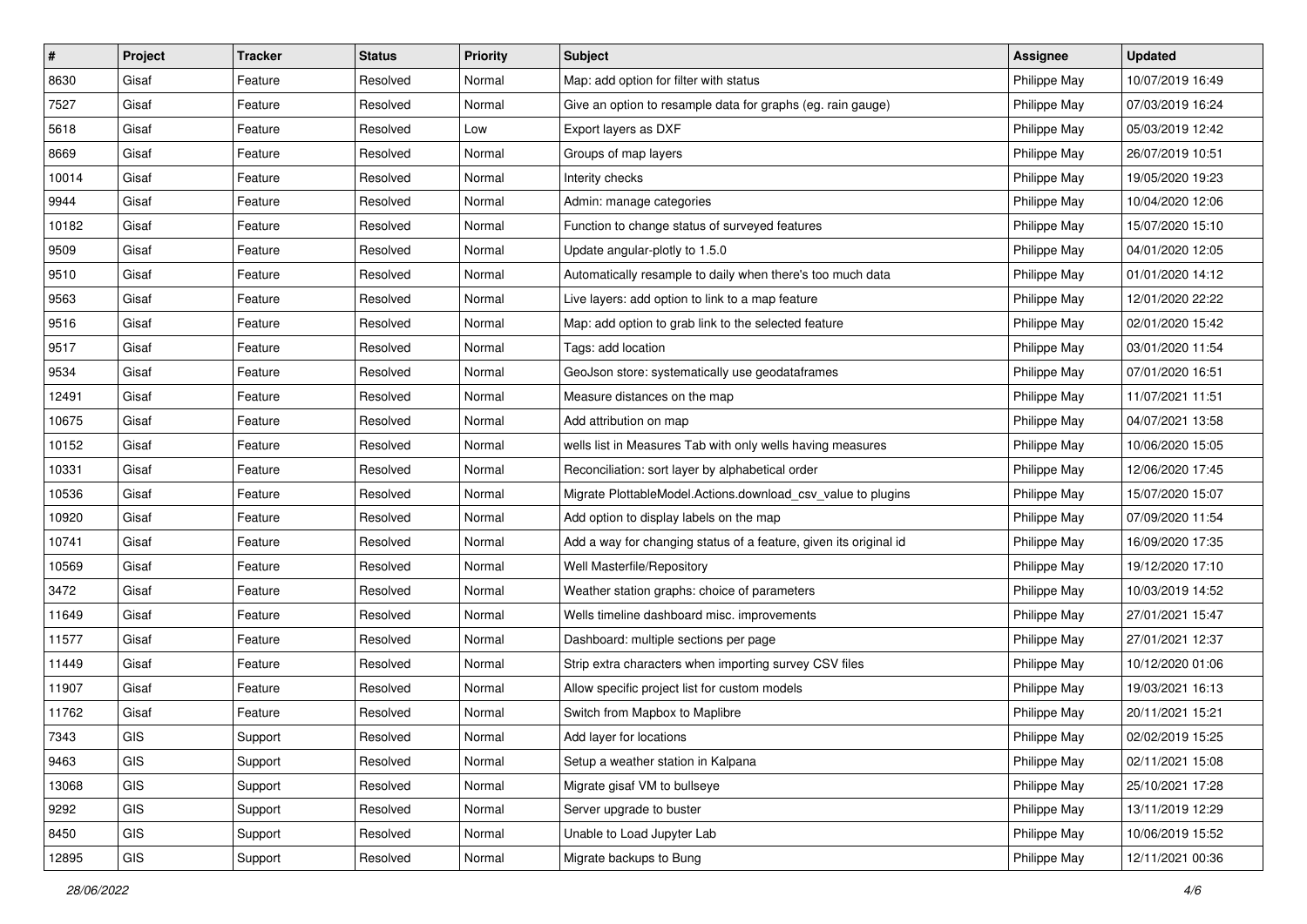| $\sharp$ | Project                             | <b>Tracker</b> | <b>Status</b> | <b>Priority</b> | Subject                                                                          | <b>Assignee</b> | <b>Updated</b>   |
|----------|-------------------------------------|----------------|---------------|-----------------|----------------------------------------------------------------------------------|-----------------|------------------|
| 13883    | <b>GIS</b>                          | Support        | Resolved      | Urgent          | Gisaf not responding - Possible issue with tag editing?                          | Philippe May    | 07/04/2022 19:34 |
| 7156     | <b>GIS</b>                          | Support        | Resolved      | Normal          | Make server boot again                                                           | Philippe May    | 05/02/2019 11:13 |
| 13763    | <b>GIS</b>                          | Support        | Resolved      | Normal          | Gisaf not responding                                                             | Philippe May    | 11/03/2022 13:03 |
| 10153    | GIS                                 | Support        | Resolved      | Normal          | Postgis access for Selvarani in QGis                                             | Philippe May    | 23/05/2020 12:05 |
| 10693    | GIS                                 | Support        | Resolved      | Normal          | Wrong geometry type for category R54                                             | Philippe May    | 30/07/2020 12:00 |
| 6990     | GIS                                 | Support        | Resolved      | Normal          | Create a VM for Notebooks                                                        | Philippe May    | 10/11/2018 15:57 |
| 6494     | <b>GIS</b>                          | Support        | Resolved      | Normal          | Add CC copyright on data                                                         | Philippe May    | 31/08/2018 21:19 |
| 8504     | <b>GIS</b>                          | Support        | Resolved      | Normal          | Clean data from the weather station                                              | Philippe May    | 04/07/2019 17:05 |
| 13447    | <b>GIS</b>                          | Support        | Resolved      | Urgent          | Server down due to electrical power cut                                          | Philippe May    | 31/12/2021 17:14 |
| 6954     | <b>GIS</b>                          | Support        | Resolved      | Normal          | Create a VM for DB                                                               | Philippe May    | 10/11/2018 16:02 |
| 3410     | <b>GIS</b>                          | Support        | Resolved      | High            | Map website to http://water.auroville.org.in                                     | Philippe May    | 27/12/2016 22:41 |
| 13235    | <b>GIS</b>                          | Support        | Resolved      | Normal          | Server hardware failure (sdc hard drive)                                         | Philippe May    | 19/11/2021 17:59 |
| 13982    | <b>GIS</b>                          | Support        | Resolved      | Normal          | Update server's storage                                                          | Philippe May    | 06/05/2022 14:38 |
| 14072    | <b>GIS</b>                          | Support        | Resolved      | Urgent          | Gisaf very slow                                                                  | Philippe May    | 19/05/2022 02:29 |
| 8246     | <b>GIS</b>                          | Support        | Resolved      | Normal          | Server down?                                                                     | Philippe May    | 06/05/2019 15:45 |
| 11886    | Gisaf                               | Support        | Resolved      | Normal          | Pandas resample deprecation warning                                              | Philippe May    | 16/03/2021 12:49 |
| 13681    | Gisaf                               | Support        | Resolved      | Normal          | Gisaf isn't Connecting                                                           | Philippe May    | 19/02/2022 11:01 |
| 13090    | Gisaf                               | Support        | Resolved      | Normal          | Importing error in new admin                                                     | Philippe May    | 28/10/2021 11:00 |
| 13642    | Gisaf                               | Support        | Resolved      | Urgent          | Electrical problems: Server down                                                 | Philippe May    | 15/02/2022 09:38 |
| 13952    | Gisaf                               | Support        | Resolved      | Normal          | Gisaf isn't Connecting                                                           | Philippe May    | 25/04/2022 11:27 |
| 10224    | Gisaf                               | Support        | Resolved      | Normal          | Update gs.basemaps in Jupyter notebooks                                          | Philippe May    | 14/06/2021 16:15 |
| 13202    | Gisaf                               | Support        | Resolved      | Normal          | Gisaf is showing error                                                           | Philippe May    | 12/11/2021 12:59 |
| 12688    | Gisaf                               | Support        | Resolved      | Normal          | Layers are not visible                                                           | Philippe May    | 10/08/2021 10:03 |
| 9466     | Gisaf                               | Support        | Resolved      | Normal          | Rename "altitude" to "elevation"                                                 | Philippe May    | 08/01/2020 11:27 |
| 11457    | Gisaf                               | Support        | Resolved      | Normal          | Building Shed and Retaining Walls are not showing in a map                       | Philippe May    | 14/12/2020 19:52 |
| 9592     | Gisaf                               | Support        | Resolved      | Urgent          | Follow up migration                                                              | Philippe May    | 19/01/2020 13:42 |
| 9552     | Gisaf                               | Documentation  | Resolved      | Normal          | Weekly resampling - Starts on mondays                                            | Philippe May    | 25/07/2020 17:12 |
| 7813     | Gisaf                               | Documentation  | Resolved      | Normal          | Including credits for ESRI basemap (Sat, Highways, Labels)                       | Philippe May    | 05/03/2019 12:39 |
| 5978     | <b>GIS</b>                          | Task           | Resolved      | High            | Registration for Bangalore Open Street Map conference                            | Philippe May    | 11/06/2018 11:56 |
| 7936     | Geomatic studio<br>models for Gisaf | Task           | Resolved      | Normal          | Add the wastewater type to the origin                                            | Philippe May    | 19/03/2019 23:56 |
| 8096     | Geomatic studio<br>models for Gisaf | Task           | Resolved      | Normal          | Creating a Gkpg/shp for elevation points in Basins with category as an attribute | Philippe May    | 24/05/2019 16:57 |